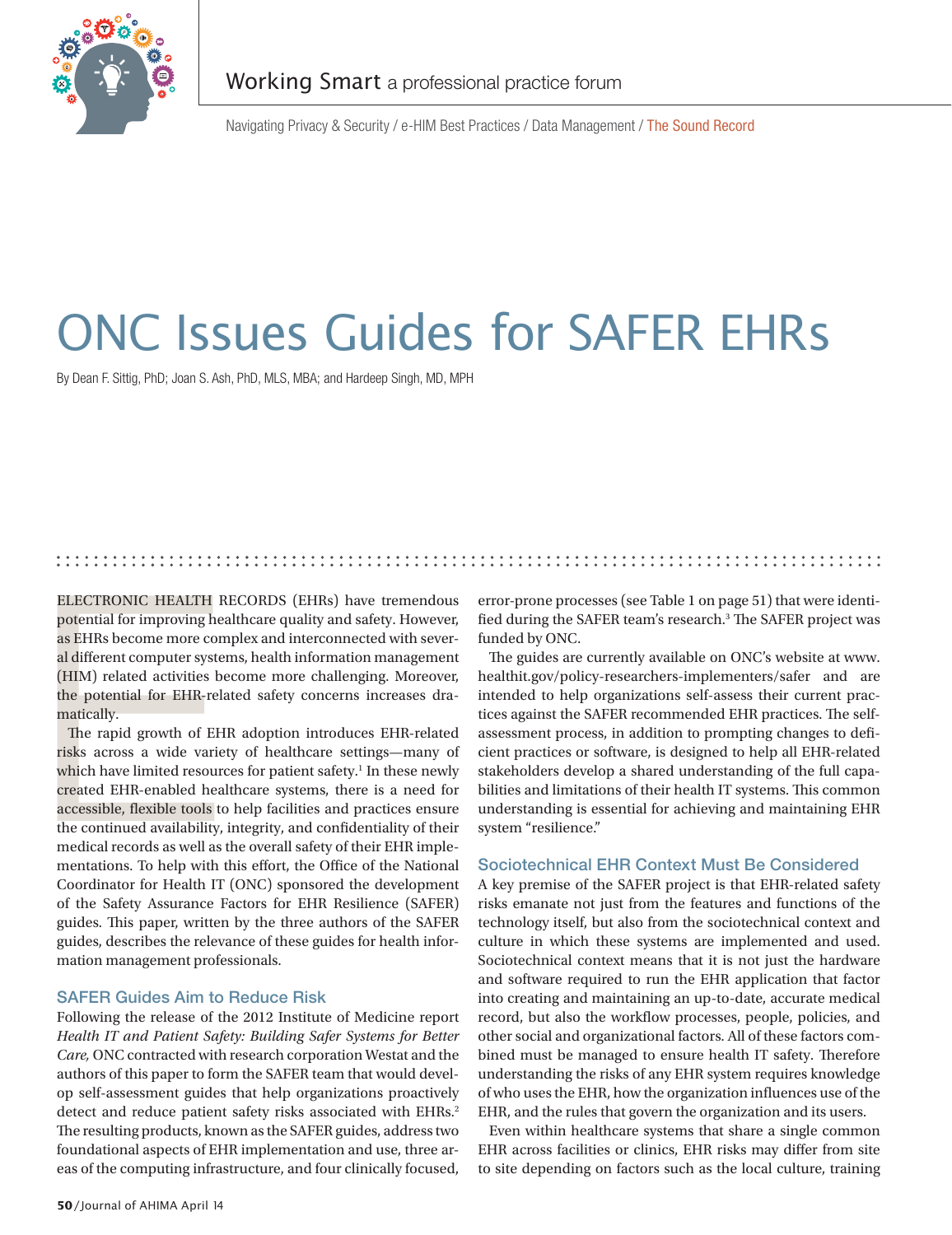# **Table 1: Overview of the organization and content of the Safety Assurance Factors for EHR Resilience (SAFER) Guides**

#### Foundational Guides

High Priority Practices - Recommendations determined to be "high risk" and "high priority." This guide can be used by organizations to help them assess where they should concentrate their EHR safety improvement efforts.

Organizational Responsibilities – Recommendations related to activities, processes, and tasks that people must carry out to ensure safe and effective EHR implementation and use.

| <b>Infrastructure Guides</b>                                                                                                                                                             | <b>Clinical Process Guides</b>                                                                                                                                                                    |
|------------------------------------------------------------------------------------------------------------------------------------------------------------------------------------------|---------------------------------------------------------------------------------------------------------------------------------------------------------------------------------------------------|
| <b>Contingency Planning – Recommendations for preparations that</b><br>should be completed before the EHR experiences a hardware,<br>software, or power failure.                         | <b>Patient Identification</b> – Recommendations for creating new patient<br>records in the EHR and patient registration and retrieval of information on<br>existing patients.                     |
| <b>System Configuration</b> – Recommendations related to the<br>physical environment in which the EHR will operate, as well as the<br>infrastructure required to run the EHR.            | <b>Computerized Provider Order Entry with Decision Support</b> – Recom-<br>mendations for electronic ordering of medications and diagnostic tests and<br>point-of-care clinical decision support. |
| <b>System Interfaces</b> – Recommendations for processes that enable<br>the physical and logical connection of different hardware devices<br>and software so they can share information. | <b>Test Results Reporting and Follow-up</b> – Recommendations regarding<br>delivery of test results to the appropriate providers.                                                                 |
|                                                                                                                                                                                          | <b>Clinician Communication</b> – Recommendations regarding consultations or<br>referrals, discharge-related communications, and patient-related messag-<br>ing between clinicians.                |

practices, workflows, and policies.4 The SAFER guides are designed to take into account not only technical factors, but usability, social, and organizational factors as well. The content of the SAFER guides was determined by prior research performed by the SAFER team and others, plus new data related to EHR safety gathered in the field and through expert opinion to fill gaps. An expert panel and workgroup representing the fields of informatics, HIM, patient safety, quality improvement, risk management, human factors engineering, and usability contributed insight throughout development of the guides. Each guide (see Table 1) is devoted to a process or function that is both integral to healthcare operations and vulnerable to problems that may in turn affect patient safety.

#### Examples of SAFER Practices

Each of the SAFER guides consists of a checklist of 10 to 25 recommended practices that reflect basic tenets of safe and effective EHR implementation and use. The practices are organized according to six key principles, stating that clinical and administrative data and EHRs must be:

- 1. Available when and where they are needed
- 2. Only viewed by authorized users
- 3. Only modified by authorized users
- 4. Used correctly and completely throughout the organization
- 5. Must be designed and implemented to promote safe, effective, and efficient use
- 6. Must have mechanisms in place to monitor, detect, and report on the safety of the EHR

In order to provide the SAFER guide users with background information to justify each practice's importance, the practices are accompanied by a rationale. For example, one recommended practice within the Patient Identification Guide is to ensure that the information required to accurately identify the patient is clearly displayed on all computer screens, wristbands, and printouts. The rationale is that providing medical services to the wrong patient is one of the most common preventable sources of patient harm.<sup>5</sup>

In addition, the guides identify one or more examples of specific activities that an organization could undertake to implement a recommended practice. For example, all computerbased displays incorporate the patient's last name, first name, date of birth (with calculated age), gender, medical record number, in-patient location (or home address), a recent photograph (recommended), and the responsible physician (optional) to facilitate correct patient identification. Finally, the guides offer a planning worksheet for each recommended practice so that a multidisciplinary team assessing EHR safety within its organization can note which recommendations need attention and how they will be addressed over time.

#### SAFER Roadmap to Strengthen Partnerships

The examples provided for each recommended practice are illustrative rather than prescriptive. Notably, in many cases the SAFER team did not obtain consensus from the experts they consulted on exactly how to implement these recommendations. In fact during the early development of the guides, the au